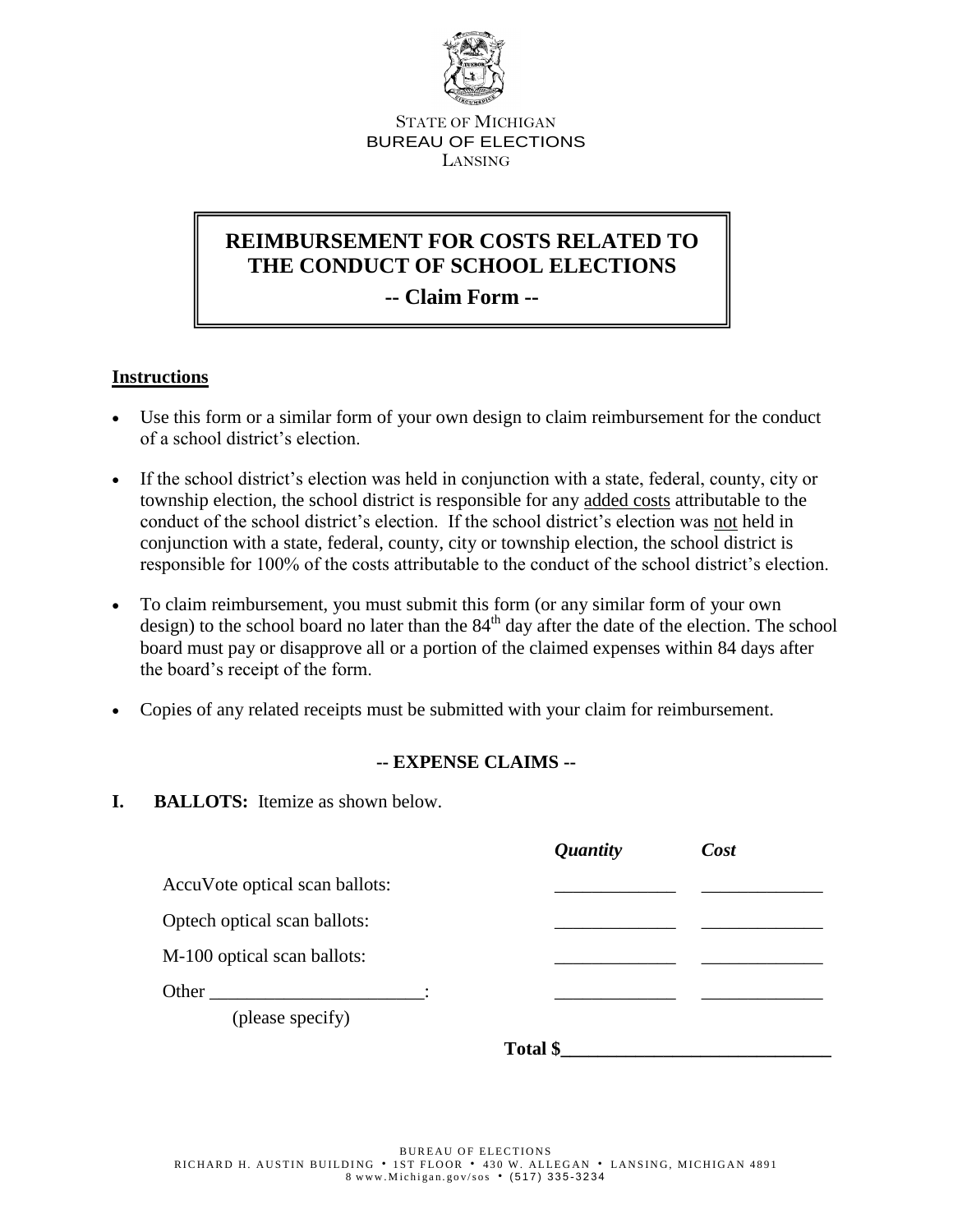**II. SUPPLIES:** List supplies used in conducting election (examples: statement sheets, poll books, precinct kits, etc.). The cost of reusable supplies is not reimbursable (examples: ballot containers, ballot bags, etc.).

|      |                                                                                                                                             | Total \$ |  |
|------|---------------------------------------------------------------------------------------------------------------------------------------------|----------|--|
| III. | PRECINCT INSPECTORS: Itemize as shown below. Include absent voter counting<br>boards, receiving boards and certifying boards if applicable. |          |  |
|      | Number of inspectors:                                                                                                                       |          |  |
|      | Regular rate of pay:                                                                                                                        |          |  |
|      | Premium rate of pay for chairpersons (if<br>applicable):                                                                                    |          |  |
|      | Number of precincts:                                                                                                                        |          |  |
|      | Other:                                                                                                                                      |          |  |
|      | (please specify)                                                                                                                            |          |  |
|      |                                                                                                                                             | Total \$ |  |

## **IV. TEMPORARY EMPLOYEES:** List number, function, cost, length of employment.

**Total \$\_\_\_\_\_\_\_\_\_\_\_\_\_\_\_\_\_\_\_\_\_\_\_\_\_\_\_\_**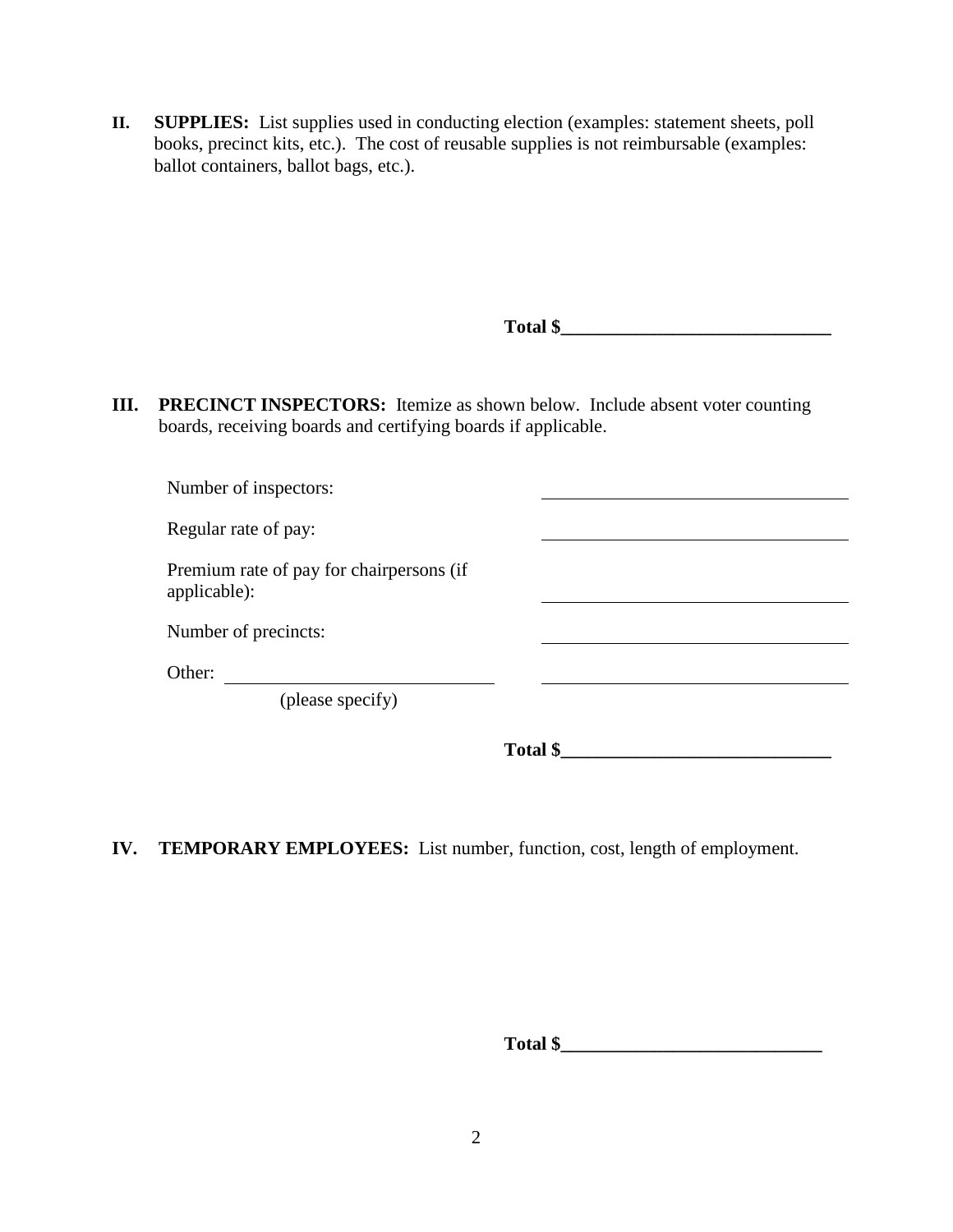### **V. ELECTION OVERTIME OR EXTRA COMPENSATION PAID TO REGULAR EMPLOYEES OR OFFICIALS:** List number, hours worked, rate.

| Total \$                                                      |                 |      |
|---------------------------------------------------------------|-----------------|------|
| VI. POSTAGE: Itemize as shown below.                          |                 |      |
|                                                               | <i>Quantity</i> | Cost |
| Absent voter ballot applications:                             |                 |      |
| Absent voter ballots:                                         |                 |      |
| Inspector credentials:                                        |                 |      |
| Other (specify): $\_\_\_\_\_\_\_\_\_\_\_\_\_\_\_\_\_\_\_\_\_$ |                 |      |
|                                                               | Total \$        |      |

**VII. VOTING/TABULATION EQUIPMENT COSTS:** Itemize costs and type of equipment. Pre-election setup and post-election disassembly costs are reimbursable. Vehicle costs associated with the transportation of voting equipment other than gasoline or mileage are not reimbursable if vehicles are owned by jurisdiction. If vehicles are not owned by jurisdiction, rental charges may be claimed.

**Total \$\_\_\_\_\_\_\_\_\_\_\_\_\_\_\_\_\_\_\_\_\_\_\_\_\_\_\_\_\_\_\_\_\_**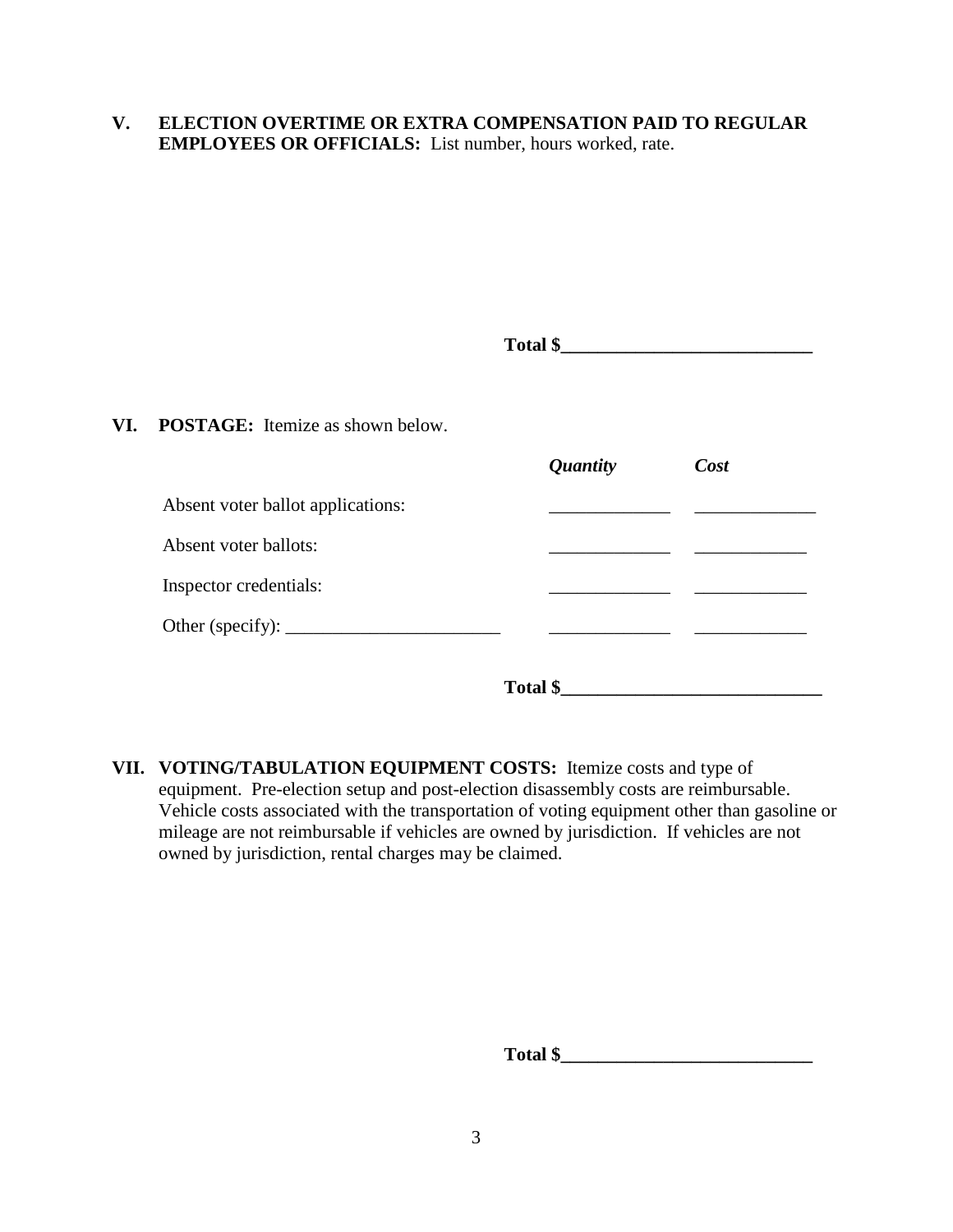**VIII. POLLING PLACE RENTAL:** Itemize location, number of precincts contained, cost.

**Total \$\_\_\_\_\_\_\_\_\_\_\_\_\_\_\_\_\_\_\_\_\_\_\_\_\_\_\_\_** 

**IX. JANITORIAL SERVICE:** Itemize number of precincts, cost.

**Total \$\_\_\_\_\_\_\_\_\_\_\_\_\_\_\_\_\_\_\_\_\_\_\_\_\_\_\_\_\_** 

**X. PUBLICATIONS:** Itemize, i.e., registration notice, election notice, notice of public accuracy test.

**Total \$\_\_\_\_\_\_\_\_\_\_\_\_\_\_\_\_\_\_\_\_\_\_\_\_\_\_\_\_**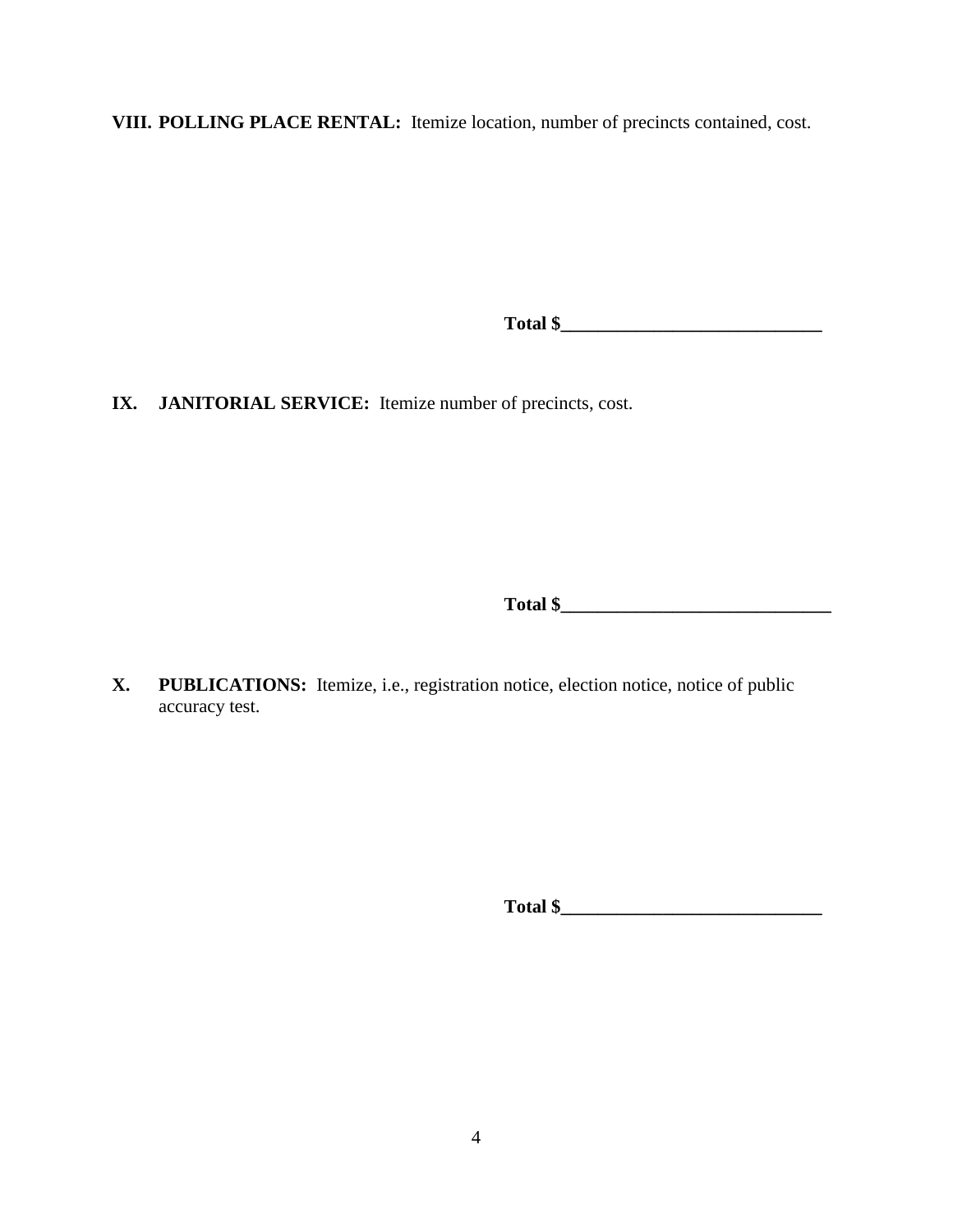**XI. MISCELLANEOUS:** All claimed items must be listed. May be used for costs related to optical scan and AutoMARK Voter Assist Terminal programming.

**Total \$\_\_\_\_\_\_\_\_\_\_\_\_\_\_\_\_\_\_\_\_\_\_\_\_\_\_\_\_** 

**XII. BOARD OF CANVASSERS:** Itemize number of meetings, cost, etc., relating to canvassing the returns

**Total \$\_\_\_\_\_\_\_\_\_\_\_\_\_\_\_\_\_\_\_\_\_\_\_\_\_\_\_\_\_**

**REIMBURSABLE COSTS CLAIMED: GRAND TOTAL \$**